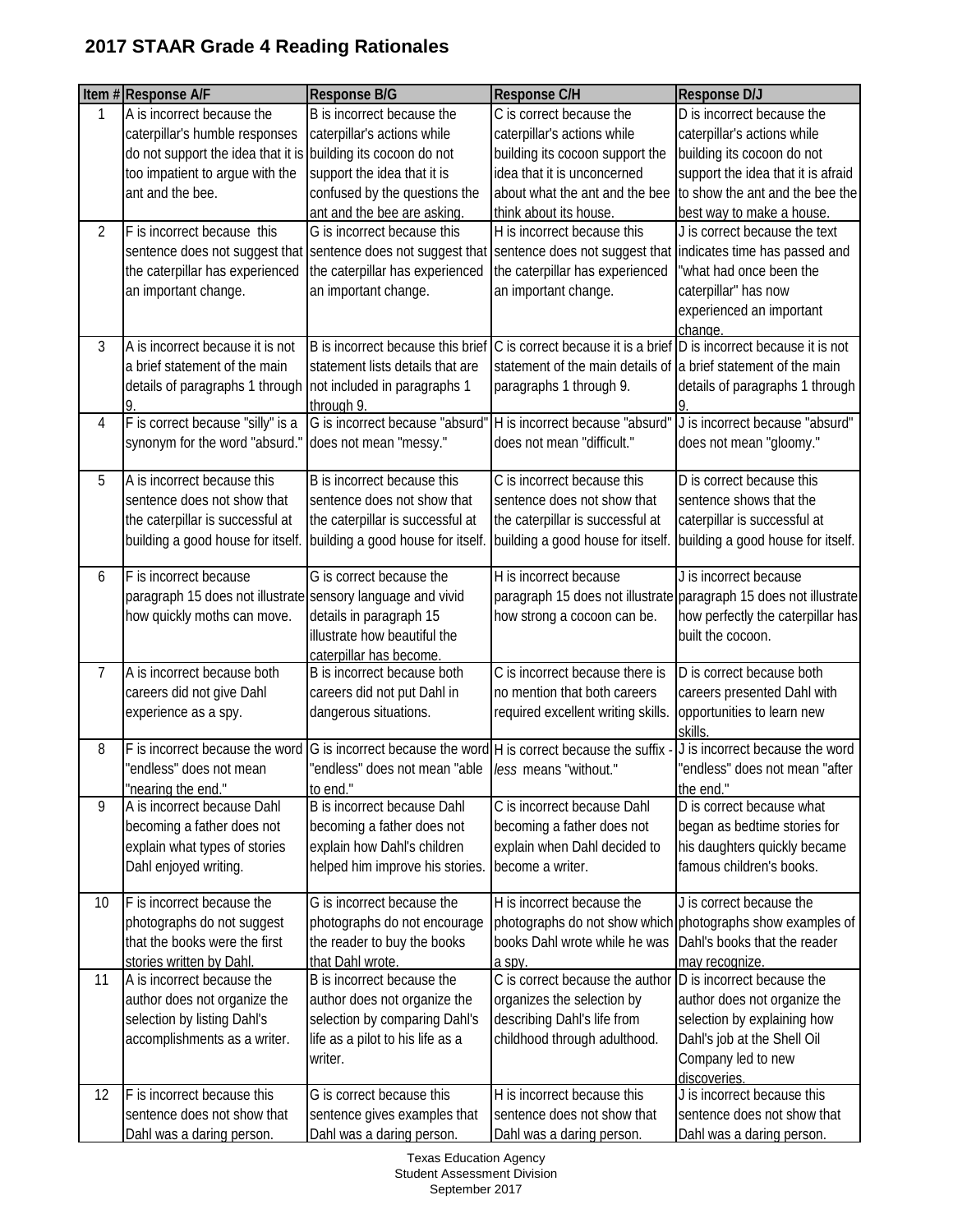|    | Item #Response A/F                                              | Response B/G                                                     | Response C/H                                                | <b>Response D/J</b>                                                |
|----|-----------------------------------------------------------------|------------------------------------------------------------------|-------------------------------------------------------------|--------------------------------------------------------------------|
| 13 | A is correct because paragraph                                  | B is incorrect because getting                                   | C is incorrect because learning                             | D is incorrect because                                             |
|    | 2 states that Ricochet liked to                                 | on a surfboard was not a skill                                   | how to open doors was not                                   | receiving attention from people                                    |
|    | chase birds, which caused her                                   | Ricochet needed to learn in                                      | what prevented Ricochet from                                | did not prevent Ricochet from                                      |
|    | to fail service dog training.                                   | order to become a service<br>animal.                             | becoming a service animal.                                  | becoming a service animal.                                         |
| 14 | F is incorrect because the                                      | G is correct because the author                                  | H is incorrect because the                                  | J is incorrect because the                                         |
|    | author did not write this article                               | informs the reader about how                                     | author does not explain the                                 | author does not teach the                                          |
|    | to convince the reader to                                       | one dog is using her special                                     | process of how a dog becomes                                | reader how to train dogs to                                        |
|    | support the work that dogs do                                   | talents to raise funds that help                                 | a service animal.                                           | surf.                                                              |
|    | for others.                                                     | both people and animals.                                         |                                                             |                                                                    |
| 15 | A is correct because paragraph                                  | B is incorrect because                                           | C is incorrect because                                      | D is incorrect because                                             |
|    | 6 lists some of the causes                                      | paragraphs 6 and 7 do not                                        | paragraphs 6 and 7 do not                                   | paragraphs 6 and 7 do not tell                                     |
|    | Ricochet has helped.                                            | describe how Ricochet learned                                    | explain why Ricochet could not a story about the first time |                                                                    |
|    |                                                                 | to surf.                                                         | be a service dog.                                           | Ricochet surfed to raise money.                                    |
| 16 | F is incorrect because this                                     | G is incorrect because this                                      | H is incorrect because this                                 | J is correct because this                                          |
|    | summary only lists a few details summary addresses only one     | section of the article.                                          | summary addresses only the                                  | summary is a brief statement of<br>the main details of the article |
|    | of some of the causes that<br>Ricochet has helped.              |                                                                  | first time Ricochet surfed to<br>raise money.               |                                                                    |
| 17 | A is incorrect because                                          | B is correct because definition                                  | C is incorrect because                                      | from beginning to end.<br>D is incorrect because                   |
|    | definition 1 does not match the                                 | 2 best matches the way                                           | definition 3 does not match the                             | definition 4 does not match the                                    |
|    | way "common" is used in                                         | 'common" is used in paragraph                                    | way "common" is used in                                     | way "common" is used in                                            |
|    | paragraph 1.                                                    |                                                                  | paragraph 1.                                                | paragraph 1.                                                       |
| 18 | F is incorrect because there is                                 | G is incorrect because there is                                  | H is incorrect because there is                             | J is correct because the reader                                    |
|    | no evidence to support the                                      | no evidence to support the                                       | no evidence to support the                                  | can conclude that McDermott                                        |
|    | conclusion that McDermott                                       | conclusion that McDermott                                        | conclusion that McDermott                                   | misses Confetti but is happy                                       |
|    | thinks horses are better guide                                  | helps others find guide animals.                                 | believed Confetti needed more                               | that the horse can help                                            |
|    | animals than dogs.                                              |                                                                  | training.                                                   | Spencer.                                                           |
| 19 | A is incorrect because                                          | B is incorrect because                                           | C is correct because paragraph D is incorrect because       |                                                                    |
|    | paragraph 4 does not explain                                    | paragraph 4 does not                                             | 4 describes what Confetti's life                            | paragraph 4 does not show that                                     |
|    | what Confetti does when she is demonstrate that Confetti is a   |                                                                  | is like living with Spencer.                                | Confetti is able to take care of                                   |
|    | not working.                                                    | friendly quide horse.                                            | H is incorrect because there                                | herself.                                                           |
| 20 | F is incorrect because there are G is correct because the title |                                                                  |                                                             | J is incorrect because there are                                   |
|    | not enough details to support                                   | and the details in the selection                                 | are not enough details to                                   | not enough details to support<br>this as the main idea.            |
|    | this as the main idea.                                          | support that Confetti has                                        | support this as the main idea.                              |                                                                    |
|    |                                                                 | become a wonderful guide<br>animal.                              |                                                             |                                                                    |
| 21 | A is incorrect because both                                     | B is incorrect because both                                      | C is correct because Ricochet's D is incorrect because both |                                                                    |
|    | Ricochet and Confetti help a                                    | Ricochet and Confetti have                                       | "energetic activity" made her                               | Ricochet and Confetti obtained                                     |
|    | person with special needs.                                      | owners that care about them.                                     | unfit at becoming a guide                                   | their special skill by learning it                                 |
|    |                                                                 |                                                                  | animal.                                                     | first before helping others.                                       |
| 22 | F is incorrect because neither                                  | G is incorrect because although   H is incorrect because neither |                                                             | J is correct because the overall                                   |
|    | selection expresses the                                         | both animals made a new                                          | selection expresses the                                     | importance of both selections is                                   |
|    | importance of making animals                                    | friend in the people they                                        | importance of teaching about                                | caring for those with special                                      |
|    | famous.                                                         | helped, it is not expressed as                                   | animals.                                                    | needs.                                                             |
|    |                                                                 | important in both selections.                                    |                                                             |                                                                    |
| 23 | A is incorrect because both                                     | B is correct because Ricochet                                    | C is incorrect because both                                 | D is incorrect because Ricochet                                    |
|    | Ricochet and Confetti did                                       | raises money for many causes                                     | Ricochet and Confetti spend                                 | notices birds, which is why she                                    |
|    | require special training in order                               | that help both people and                                        | time outdoors helping people                                | could not be a service animal.                                     |
|    | to help others with special                                     | animals, while Confetti is a full-                               | with special needs.                                         |                                                                    |
|    | needs.                                                          | time guide for one person.                                       |                                                             |                                                                    |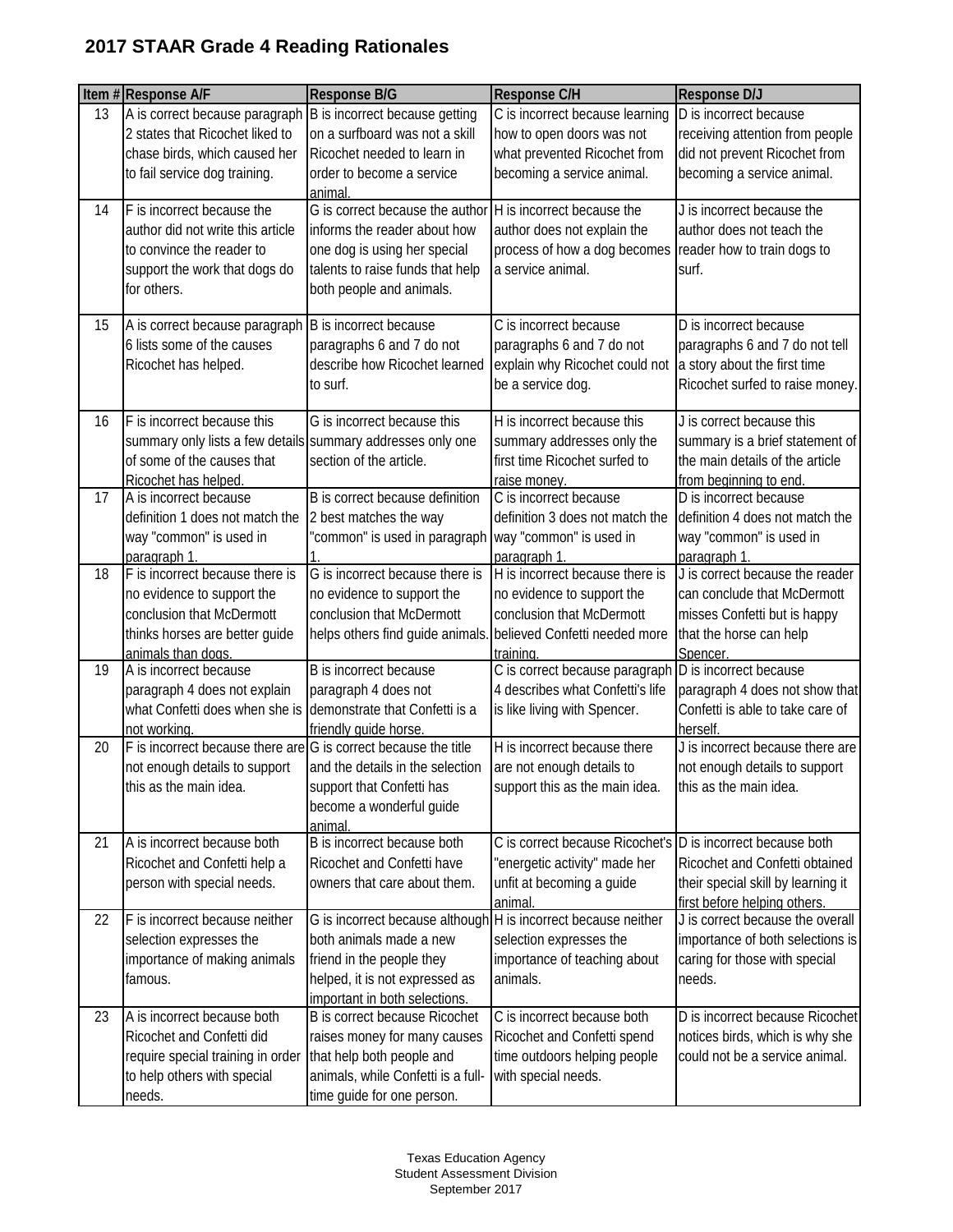|    | Item #Response A/F                                              | <b>Response B/G</b>                                                                     | Response C/H                                                    | Response D/J                                        |
|----|-----------------------------------------------------------------|-----------------------------------------------------------------------------------------|-----------------------------------------------------------------|-----------------------------------------------------|
| 24 | F is correct because Ricochet                                   | G is incorrect because                                                                  | H is incorrect because there is                                 | J is incorrect because both                         |
|    | was able to stay with her                                       | Ricochet's talents are unusual,                                                         | no evidence to support that                                     | Ricochet and Confetti travel                        |
|    | original owner, but Confetti had but Confetti performs the same |                                                                                         | Confetti's owner worried that                                   | with their owners in order to                       |
|    | to leave her original owner in                                  | tasks as a guide dog.                                                                   | she would not make a good                                       | help people with special needs.                     |
|    | order to become a guide                                         |                                                                                         | guide animal.                                                   |                                                     |
|    | animal.                                                         |                                                                                         |                                                                 |                                                     |
| 25 | A is incorrect because the lack                                 | B is correct because the lack of                                                        | C is incorrect because the lack                                 | D is incorrect because the lack                     |
|    | of spaces between the words                                     | spaces between the words                                                                | of spaces between the words                                     | of spaces between the words                         |
|    | does not create a sense of                                      | creates a sense of feeling                                                              | does not create a sense of                                      | does not create a sense of                          |
|    | mystery.                                                        | <b>rushed</b><br>G is incorrect because the                                             | happiness.                                                      | feeling surprised.                                  |
| 26 | F is incorrect because the                                      |                                                                                         | H is incorrect because the                                      | J is correct because the                            |
|    | message of the poem is not                                      | message of the poem is not                                                              | message of the poem is not                                      | message of the poem is time                         |
|    | about time moving at the same                                   | about time passing more                                                                 | about the passage of time                                       | seems to pass at different                          |
|    | pace no matter what is                                          | quickly in the morning than in                                                          | being noticed more by older                                     | speeds depending on what we                         |
| 27 | happening.<br>A is incorrect because line 21                    | the evening.<br>B is incorrect because line 21                                          | people than younger people.<br>C is incorrect because line 21   | are doing.<br>D is correct because line 21          |
|    |                                                                 |                                                                                         |                                                                 | uses a sound to describe the                        |
|    |                                                                 | does not show that the speaker does not show that the speaker does not suggest that the |                                                                 |                                                     |
|    | is confused.                                                    | has to leave.                                                                           | speaker is having fun.                                          | speaker's sense of time                             |
| 28 | F is correct because the word                                   |                                                                                         | G is incorrect because the word H is incorrect because the word | passing quickly.<br>J is incorrect because the word |
|    | "peculiar" introduces the                                       | 'peculiar" does not show how                                                            | "peculiar" does not show how                                    | 'peculiar" does not show how                        |
|    | strangeness of time.                                            | time is "certain."                                                                      | time is "sensible."                                             | time is "cautious."                                 |
| 29 | A is correct because the                                        | B is incorrect because line 12 is C is incorrect because line 12                        |                                                                 | D is incorrect because line 12                      |
|    | repetition of "crawls along"                                    | not an example of meter.                                                                | is not an example of a line                                     | is not an example of rhyme.                         |
|    | helps the reader understand                                     |                                                                                         | break.                                                          |                                                     |
|    | that time seems to pass slowly.                                 |                                                                                         |                                                                 |                                                     |
| 30 | F is incorrect because the first                                | G is correct because the first                                                          | H is incorrect because the first                                | J is incorrect because the first                    |
|    | stanza does not describe an                                     | stanza introduces time as the                                                           | stanza does not identify the                                    | stanza does not reveal the                          |
|    | experience the speaker enjoys.                                  | subject of the poem.                                                                    | setting of the poem.                                            | speaker's feelings.                                 |
|    |                                                                 |                                                                                         |                                                                 |                                                     |
| 31 | A is incorrect because the                                      | B is incorrect because the                                                              | C is correct because the picture D is incorrect because the     |                                                     |
|    | picture does not show the                                       | picture does not show a person                                                          | shows the designs for papel                                     | picture does not show the                           |
|    | number of years artists train.                                  | working alone.                                                                          | picado.                                                         | amount of time needed to make                       |
|    |                                                                 |                                                                                         |                                                                 | papel picado                                        |
| 32 | F is correct because the word                                   | G is incorrect because this is a $H$ is incorrect because this is a                     |                                                                 | J is incorrect because this is a                    |
|    | beautiful is an opinion, which                                  | fact that can be proven to be                                                           | fact that can be proven to be                                   | fact that can be proven to be                       |
|    | can not be proven.                                              | true.                                                                                   | true.                                                           | true.                                               |
| 33 | A is incorrect because                                          | B is incorrect because                                                                  | C is incorrect because                                          | D is correct because paragraph                      |
|    | paragraph 6 does provide                                        | paragraph 6 does not provide                                                            | paragraph 6 does not tell where 6 begins with the problem of    |                                                     |
|    | information where papel                                         | reasons why people like papel                                                           | materials can be found for                                      | preserving the art, and then                        |
|    | picado can be displayed.                                        | picado.                                                                                 | papel picado.                                                   | explains how artists solved the                     |
| 34 | F is incorrect because                                          | G is incorrect because                                                                  | H is correct because unfolding                                  | problem.<br>J is incorrect because this             |
|    | unfolding the paper is in step 4                                | unfolding the paper is in step 4                                                        | the paper is in step 4 and                                      | section does not include                            |
|    | and putting glue on the paper                                   | and using string is after step 4.                                                       | cutting the paper is just before                                | drawing the design.                                 |
|    | is after step 4.                                                |                                                                                         | in step 3.                                                      |                                                     |
| 35 | A is correct because paragraph B is incorrect because it        |                                                                                         | C is incorrect because it                                       | D is incorrect because it gives                     |
|    |                                                                 | 1 explains that people had a lot explains how the design looked                         | explains the same patterns                                      | an example of how a wedding                         |
|    | of the paper that made papel                                    | and not why the artists created                                                         | used in papel picado but not                                    | banner is designed and not                          |
|    | picado and that's why they                                      | papel picado.                                                                           | why it was created.                                             | why artists created papel                           |
|    | began to create it.                                             |                                                                                         |                                                                 | picado.                                             |
|    |                                                                 |                                                                                         |                                                                 |                                                     |